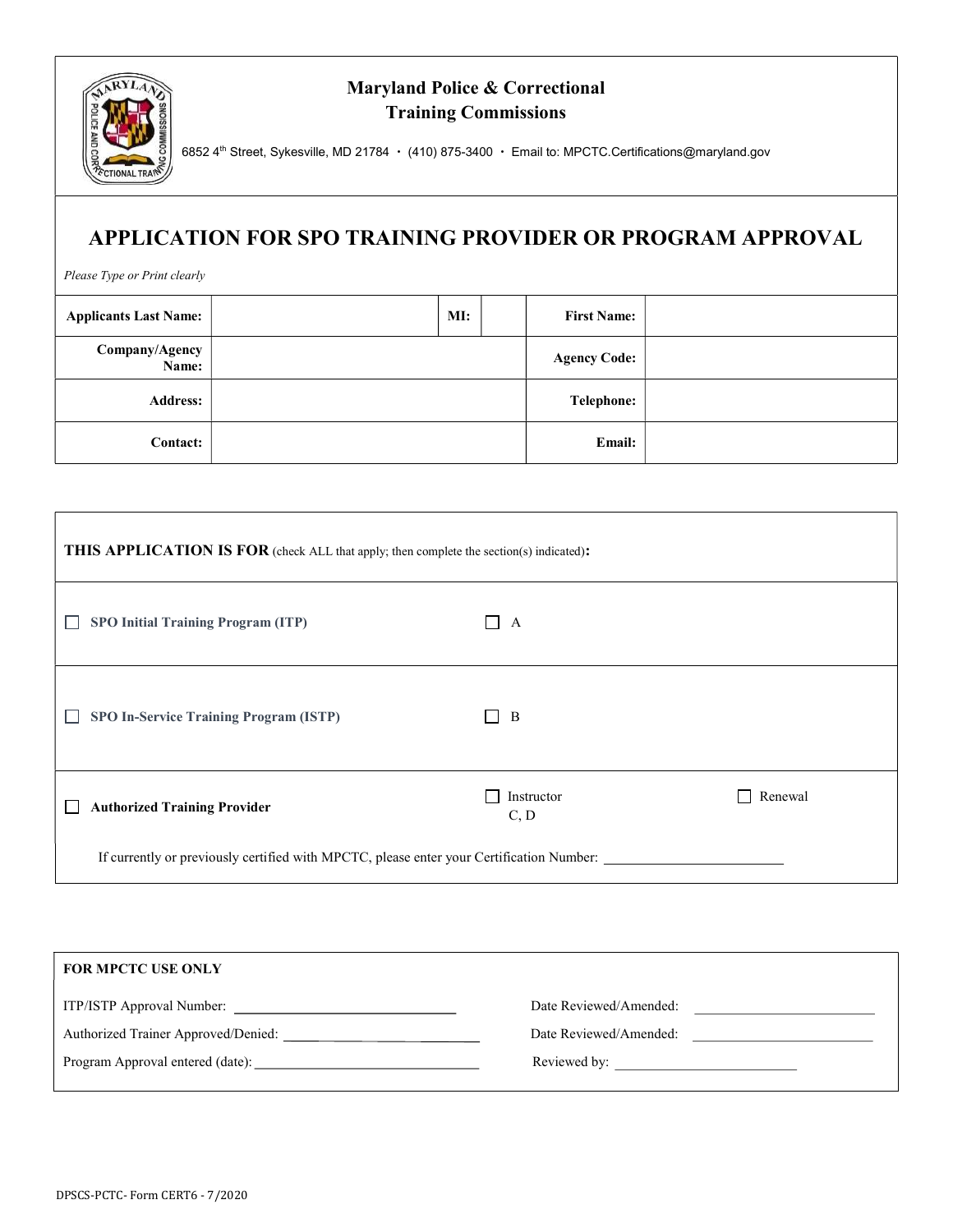## SECTION A – SPO Initial Training Program (ITP)

| Program Title: No. 1996. The Contract of the Contract of the Contract of the Contract of the Contract of the Contract of the Contract of the Contract of the Contract of the Contract of the Contract of the Contract of the C                                                            |                                                                                    |  |
|-------------------------------------------------------------------------------------------------------------------------------------------------------------------------------------------------------------------------------------------------------------------------------------------|------------------------------------------------------------------------------------|--|
| Total Program Hours: _____________________ (min. 80 hours)                                                                                                                                                                                                                                |                                                                                    |  |
| The following documents must be submitted with this application.                                                                                                                                                                                                                          |                                                                                    |  |
| • Brief Description of the program                                                                                                                                                                                                                                                        |                                                                                    |  |
| • Training Location                                                                                                                                                                                                                                                                       |                                                                                    |  |
| · Authorized Training Provider (name, provider number).                                                                                                                                                                                                                                   |                                                                                    |  |
|                                                                                                                                                                                                                                                                                           | • List of Objectives indicating where taught and tested to include Testing Method. |  |
| <b>SECTION B-SPO In-Service Training Program (ISTP)</b><br>Program Title: No. 1996. The Contract of the Contract of the Contract of the Contract of the Contract of the Contract of the Contract of the Contract of the Contract of the Contract of the Contract of the Contract of the C |                                                                                    |  |
| Total Program Hours: <u>__________________</u> (up to 12 hours)                                                                                                                                                                                                                           |                                                                                    |  |
|                                                                                                                                                                                                                                                                                           |                                                                                    |  |
| The following documents must be submitted with this application.                                                                                                                                                                                                                          |                                                                                    |  |
| Brief Description of the program<br>$\bullet$                                                                                                                                                                                                                                             |                                                                                    |  |
| <b>Training Location</b><br>٠                                                                                                                                                                                                                                                             |                                                                                    |  |
| Authorized Training Provider (name, provider number).                                                                                                                                                                                                                                     |                                                                                    |  |
|                                                                                                                                                                                                                                                                                           | List of Objectives indicating where taught and tested to include testing method.   |  |
| Special Certifications if applicable (i.e. CPR Cards, etc).<br>٠                                                                                                                                                                                                                          |                                                                                    |  |
| If courses are longer than 3 hours than the instructor must be an Authorized Training Provider.                                                                                                                                                                                           |                                                                                    |  |
| <b>SECTION C-AGE REQUIREMENT:</b>                                                                                                                                                                                                                                                         |                                                                                    |  |
| Applicant is at least 21 years of age.<br>$\mathsf{L}$                                                                                                                                                                                                                                    |                                                                                    |  |
| Date of Birth:                                                                                                                                                                                                                                                                            |                                                                                    |  |
| Month                                                                                                                                                                                                                                                                                     | Year<br>Day                                                                        |  |

SECTION D – AUTHORIZED TRAINING PROGRAM (Train the Trainer) (attach certificate of completion).

Completed a Basic or Enhanced Academic Instructor Training Course Approved by MPCTC

| Conducted by<br>A gency' | <b>MPCTC</b><br>Approval #<br>ourse | Jate |  |
|--------------------------|-------------------------------------|------|--|
|--------------------------|-------------------------------------|------|--|